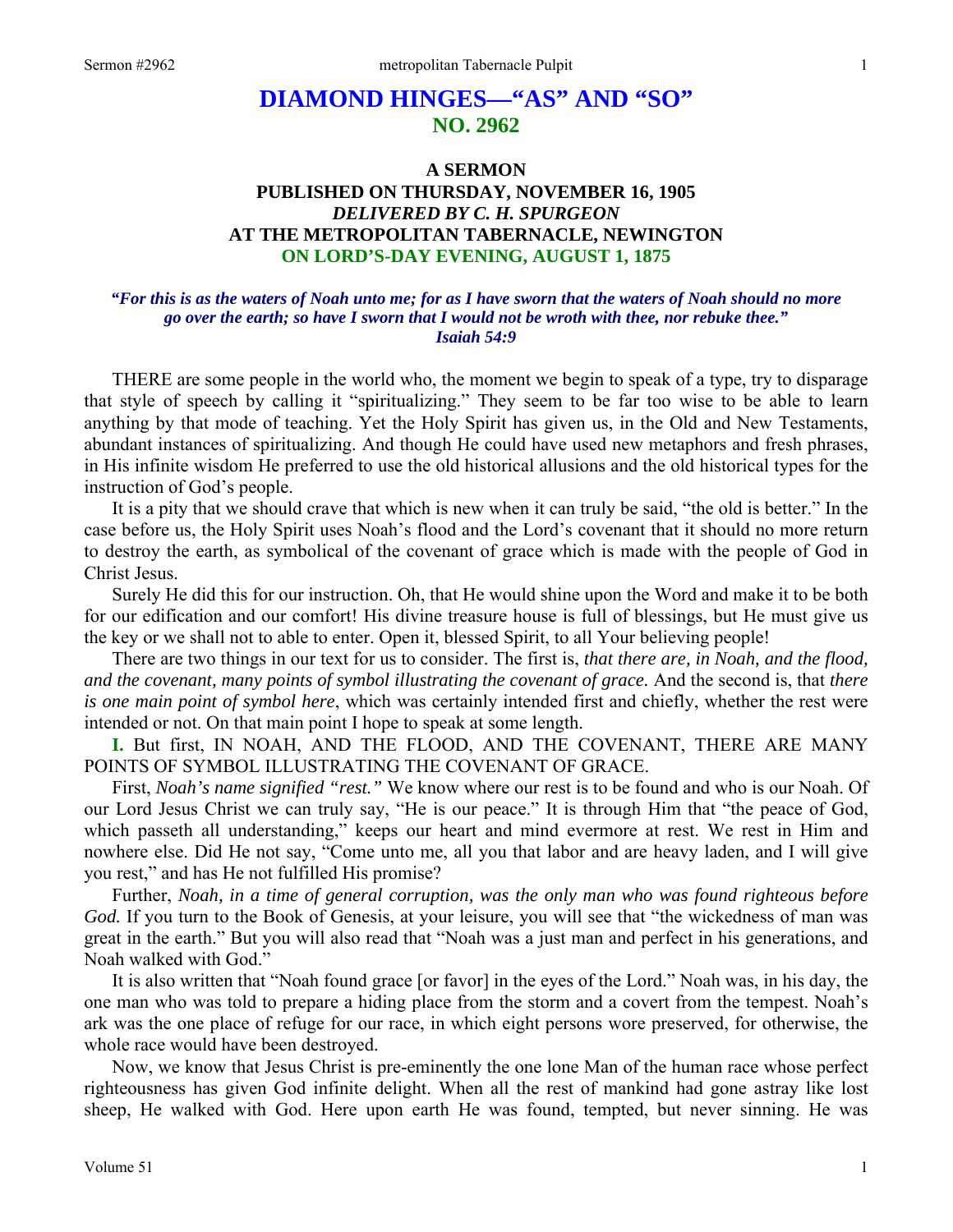compassed with infirmity, but never transgressing—the one Man upon whom God could look with complacency as the type of what the race ought to have been.

 He could not look thus on the first Adam, for when He looked upon him, He cursed the ground for his sake. The blessing came through the second Adam, upon whom the Lord always looks with joy and for whose sake He blesses all those who are in Him. If I might call Noah the second father of the human race—and I might properly do so—I might with still greater propriety call Jesus the second Father of the ever-living race—the race that is quickened into newness of life by the power of the Holy Spirit.

 Again, Noah, thus standing out in solitary grandeur, as a type of the lone Redeemer, was *a preacher of righteousness* and therein also he was a type of our Lord Jesus, for never did any mere man preach righteousness as He did, for He not only preached it, but He created it. We must not forget that Noah preached righteousness in vain, for no one except the members of his own family would believe his testimony. In this respect also he was a type and symbol of Him who was to come. The cry of Jesus and of His faithful servants in all ages has been, "Who hath believed our report? and to whom is the arm of the LORD revealed?"

 But that wondrous man, *Noah, was also a builder.* Probably all that he had of worldly substance and wealth went into that strange ark, in which the survivors from the deluge were to be preserved. And you know how our blessed Master gave all that He had in order that He might build a spiritual church out of which the new world should be peopled. He laid down His life that He might be the Redeemer of His chosen race, and He still lives to be the great Master-Builder of His church.

 You know also that, when the right time came, *Noah went into the ark, and was shut up in it, away from all the rest of mankind*. When the flood came, it spent itself upon the ark as well as upon all people and things outside it. The ark must endure the long pelting of the rain and go through the terrible deluge as through the waters of death itself, as though it were a coffin, floating over the world's grave—from a dead world into a new world.

 "The like figure," says the apostle Paul, "whereunto even baptism doth also now save us." That is to say, baptism is a type and symbol of salvation, just as Noah's ark was, for therein we, being spiritually dead with Christ, are buried with Christ in the outward symbol and rise from the water, even as Christ rose from the grave, to live henceforth among the twice-born race who fear not the second death.

 After the deluge, *Noah came out into a new world*, and Jesus rose into a new world to which He had brought life and immortality to light. Noah survived a flood that had spent all its force—and Jesus stands among us, and we His people stand with Him, to look upon a flood of divine wrath that has spent all its force so far as we are concerned.

 It is true that it will sweep away the ungodly, who are not of the twice-born race, but it will not injure any who belong to the race that is allied to this second Adam, this more glorious Noah. For them, the flood of wrath has spent itself forever. Noah came out into a new world which was very different from that which existed before the flood, and he came out of the ark with a sacrifice of thanksgiving, even as Jesus presented Himself to His Father as the appointed offering which made all His people acceptable in Him.

 And lastly, *it was with Noah that the Lord's covenant was made*, even as the covenant which most concerns us was made with Jesus Christ. And as the covenant with Noah still stands, so stands the covenant with Christ. The world, preserved today from destruction by flood, is a symbol of the church of Christ preserved forever from all the wrath of God which was due to it because of its sin, but which was borne by its great Substitute and Surety, our Lord and Savior Jesus Christ.

 I have just hurriedly mentioned these various points in which Noah was a type of Christ. This is a subject which is worthy of being thought out another time, and it deserves your earnest consideration and constant remembrance.

**II.** But in the second place, I want to deal more fully with the chief point of the text. THERE IS A MAIN POINT OF SYMBOL HERE—"This is as the waters of Noah unto me; [for this reason, that] as I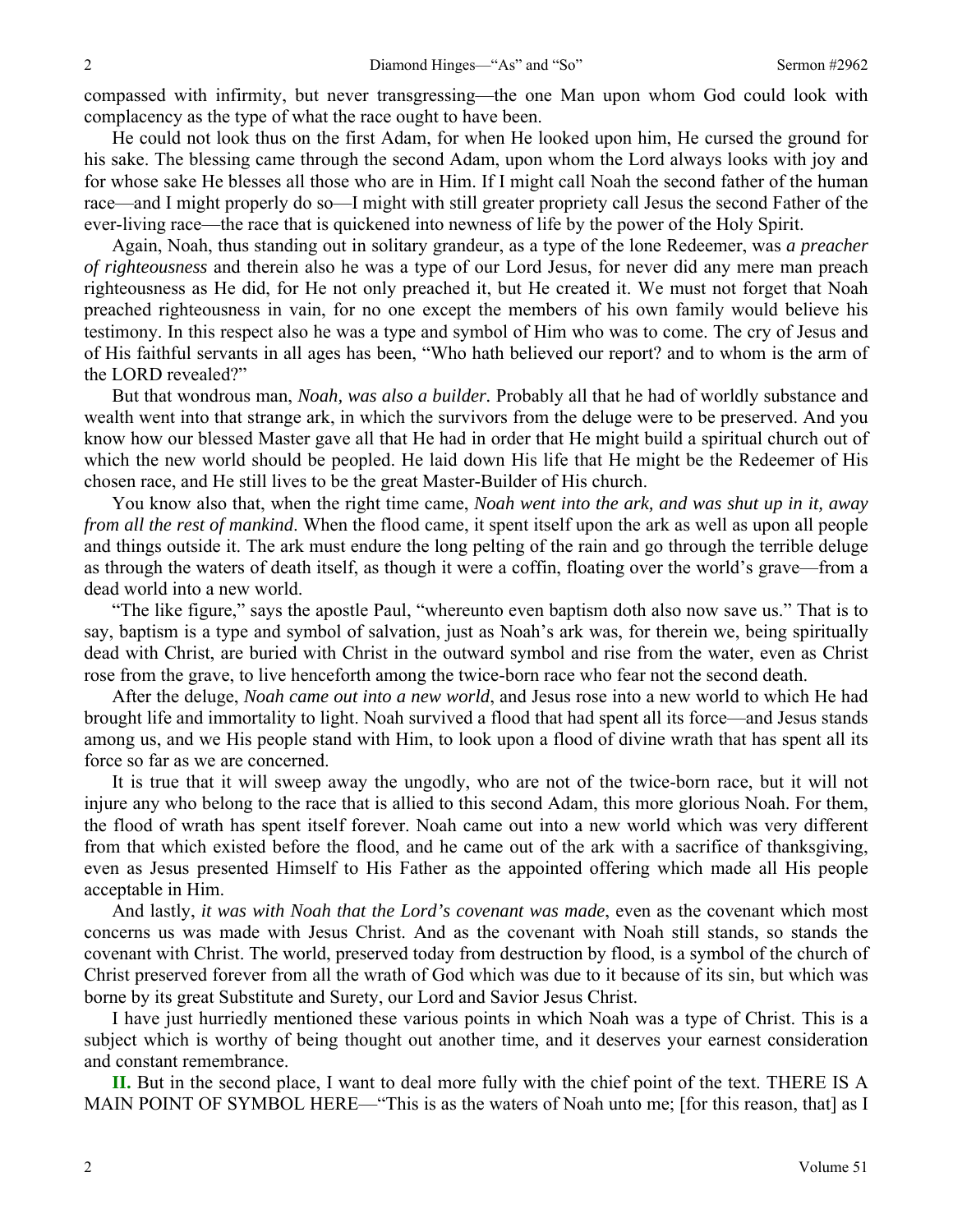have sworn that the waters of Noah should no more go over the earth; so have I sworn that I would not be wroth with thee, nor rebuke thee."

 The text turns on the two hinges of "as" and "so"—two precious diamond hinges upon which it hangs. And these mean, I think, first, "*as surely as*," and then, "*in the same manner as*."

 First, as surely as God has sworn that a devouring flood shall never again cover the earth, so certainly has He sworn that His wrath and rebuke shall never go forth against His redeemed church or against one of His redeemed people. And you may rest assured that, as the one is a fact, so is the other, and as the one shall never be altered, so the other never shall be. The first oath is irrevocable and so is the second—"*As* I have sworn that the waters of Noah should no more go over the earth; *so* have I sworn that I would not be wroth with thee, nor rebuke thee."—

> *"My God, the covenant of Thy love Abides forever sure; And in its matchless grace I feel My happiness secure."*

But it not only means "as surely as," it also means, "in the same manner as," and there I notice two points of resemblance. As God has sworn, absolutely, that He will not again destroy the earth with a flood, so has He sworn absolutely that He will not pour forth His wrath against any believer or against the church of Christ as a whole. And the second point is that, as God has promised, with a symbol, that He will not destroy the earth a second time by water, so has He also promised to His people, with a symbol, a token, a sure sign—that He will not be wroth with them or rebuke them.

 First, then, *in both cases God has promised absolutely what He will not do*. You observe that there is not a single "if" in either of these covenants. The Lord said absolutely, "I will not again destroy the earth with a flood." He did not say, "Unless such-and-such contingencies arise, I will not send another flood." He supposed no contingencies, or else, regardless of all contingencies, He said, "I will never again destroy the earth with a flood—under no circumstances, at no time, and for no reason whatsoever, will I do so."

 In like manner, God has sworn that His wrath shall never be let loose upon you who believe in Jesus Christ and are saved, in time or in eternity, or under any supposable circumstances whatsoever—"As I have sworn that the waters of Noah should no more go over the earth; so have I sworn that I would not be wroth with thee, nor rebuke thee."

 There may be dark rain clouds—there have been many such. There may be partial floods—there have been many such—but these have not invalidated the covenant that the waters shall never again cover the earth as the flood did in the days of Noah. That covenant stands fast forever.

 In like manner, the church of God may be very severely tried. Fierce persecutions may break out against her. She may be rent with schisms and poisoned with heresies—but God will not forget her or forsake her. And you, child of God, may have many trials, and indeed, you will have them because you are a child of God. You may have to go through deep waters, and sometimes unbelief will say—

#### *"The Lord hath forsaken thee quite; Thy God will be gracious no more."*

 But that can never be true. You must not judge of God's love by any outward providences any more than you would judge of His covenant not to destroy the earth with a flood by the fact that there are heavy showers of rain now and again. God stands true to His covenant with Noah, let it rain as heavily as it may. And God stands true to His still greater covenant of grace, let your trials and troubles be as numerous and severe as they may be.

 Get a firm grip of this glorious truth, that there is not a drop of divine wrath in all your sufferings. You have an aching head and a palpitating heart. You have lost your property. You have buried the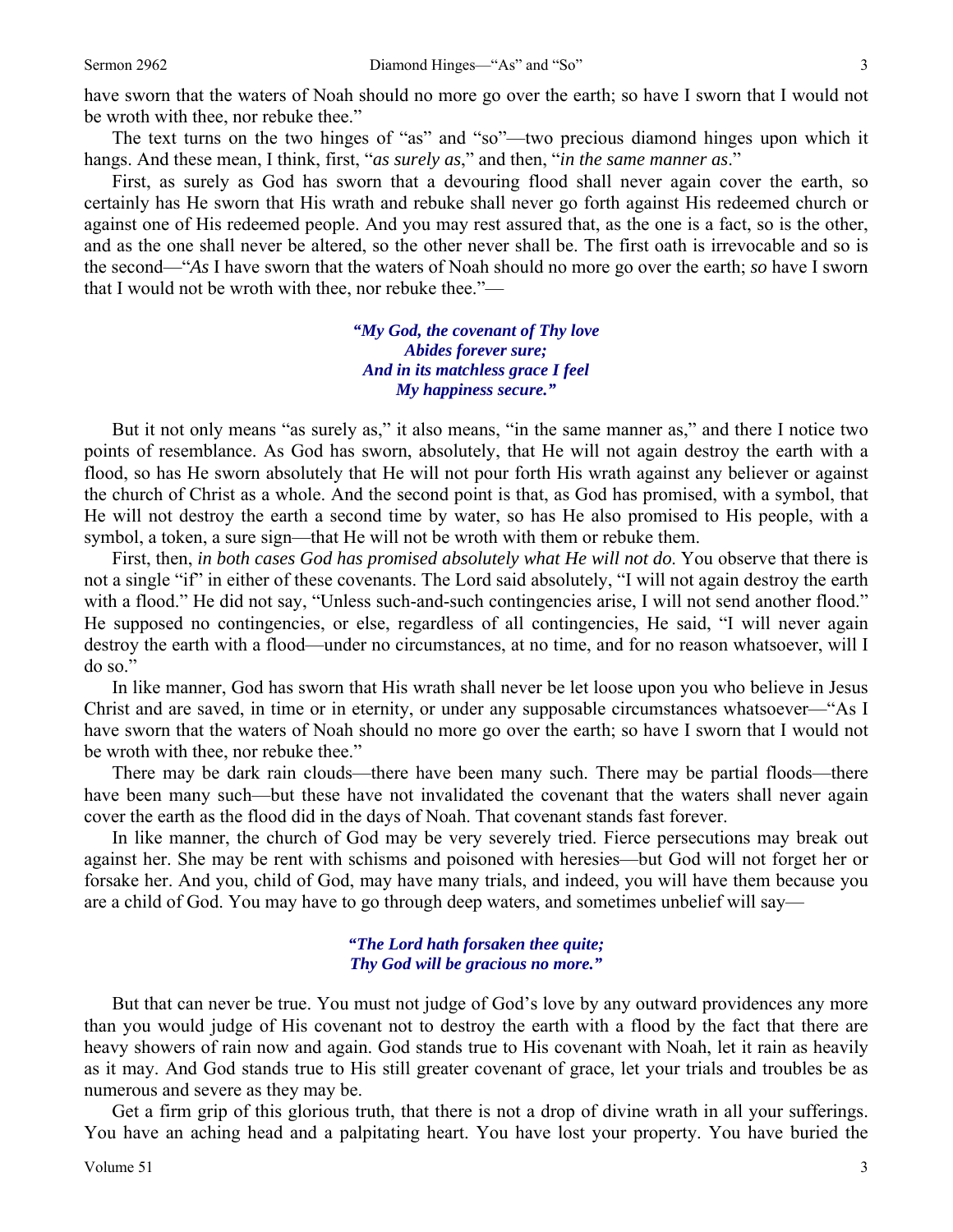darlings that nestled in your bosom. You say, "I am the man that has seen affliction," but for all that, not a drop of God's wrath, nor even a rebuke, in the strong sense in which that word is used here, has fallen upon you.

 Gentle, tender, paternal rebukes you have had and can expect to still have—but no such rebuke as signifies fierce wrath, no such rebuke as brings a withering curse with it, can ever fall upon you if you hide yourself in the Redeemer's pierced side, if you trust to the covenant of grace which Christ has made with His Father on your behalf.

 There will yet come upon the earth greater convulsions than have yet been experienced, for, in the verse following our text, we read, "The mountains shall depart, and the hills be removed." Ere the history of the world is complete, there will come dreadful shakings and upheavals. I am no prophet, nor the son of a prophet, but as it has been in the past, so may we expect that it shall be in the future.

 Dynasties will die, empires will collapse, there will be wars, and famines, and pestilences, and we know not what, for the earth is subject to all these things. But the church of God shall never suffer from famine—her dynasty shall never be dissolved. The gates of hell shall not prevail against her—and her King shall sit upon His throne forever.

 And you, dear friend, may have such troubles that it shall seem to you as if the mountains had departed and the hills had been removed, and you yourself shall seem to have no resting place for the sole of your foot, but if you are trusting in Jesus, He will not be wroth with thee, nor rebuke thee, for so God's promise stands, "The mountains shall depart, and the hills be removed; but my kindness shall not depart from thee, neither shall the covenant of my peace be removed, saith the LORD that hath mercy on thee."

 Ah, the most terrible convulsions may come—the star called Wormwood may fall, and the seven vials be emptied out, and the earth may shake with the tramp of the armies gathered together for the last dread battle—but whatever may happen, the people of God must forever remain—

#### *"Safe in the arms of Jesus."*

 Stormy may be the outlook, but all are safe who are within the ark. The huge billows may threaten to overwhelm us, but "with Christ in the vessel," we can "smile at the storm." His kindness shall not depart from us nor shall the covenant of His peace be removed.

> *"Firm as the lasting hills, This covenant shall endure, Whose potent* **shalls** *and* **wills** *Make every blessing sure; When ruin shakes all nature's frame, Its jots and tittles stand the same."*

I would like to sit down and think over these blessed truths and enjoy them. May the Lord be pleased to give each of us the grace to feed upon them and to know, by personal experience, the blessedness of them. Think, dear brethren and sisters, how can there be any wrath treasured up against God's people when it was all poured out upon the Lord Jesus Christ, their Surety and Substitute? For—

> *"Payment God cannot twice demand First at my bleeding Surety's hand And then again at mine."*

 If Jesus suffered in my place, how can God's wrath fall upon me? Does infinite justice demand two victims? Can God smite the Substitute and them smite the sinner for whom He stood as Substitute? I know, in my inmost soul, that this is utterly impossible. If Jesus really did suffer in my stead—and well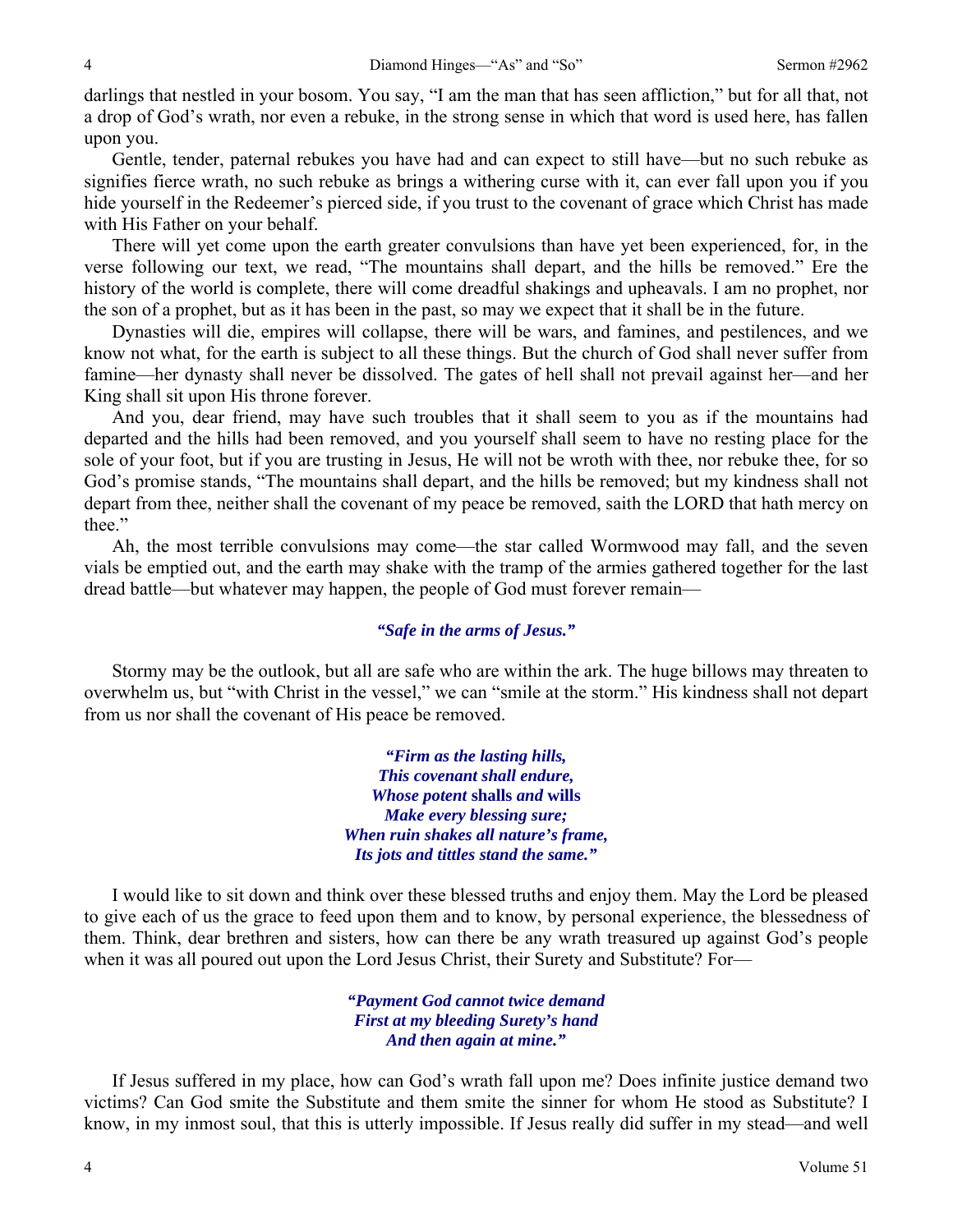do I know that He did—if, in the place of all His believing people, He has bled and died, and well do we know that it was so—then, beloved, the wrath of God cannot fall upon us, for there is none, it is all gone. Christ has borne it all so far as all His people are concerned.

 Observe, too, that there is such a close union between Christ and all His people that, if God's wrath did fall upon Christ's people, it would fall upon Christ also. If you were to scald one part of my body the sole of my foot, for instance—you would scald me. You could not crush my little finger without hurting me. Brethren and sisters in Christ, we are so vitally united to Christ that if we were lost, Christ would not have a perfect body, for "we are members of his body, of his flesh and of his bones." So His inspired apostle assures us.

 Be comforted, then, you who are one with Jesus. How can wrath fall on any part of the body of Christ? And you are a part of that body and therefore you are safe from wrath forever.

> *"If ever it should come to pass, That sheep of Christ should fall away, My feeble, fickle soul, alas! Would fall a thousand times a day."*

 That shall never be, for He will keep His own, and preserve them in righteousness, and true holiness, in faith, and love, and hope, until He brings them to His eternal kingdom and glory. When our great Shepherd counts His sheep at the last, they shall each one pass under the rod of Him that telleth them, and they will every one of them be there.

 That little lamb, that was all but devoured by the lion, shall be there. That poor weather-beaten ewe, that was seized by the bear, shall be there—the one that had the hardest lot of all shall be there, for the Lord will never let it be said that He kept the strong, but could not keep the weak. He will not let it be said that He kept them that were not tried, but that He could not keep those that were tried. That cannot be.

 The Good Shepherd will never have to say of any of His sheep that He has lost them—but He will say to His Father, "Those that thou gavest me I have kept, and none of them is lost." He will tell the full tale of His flock in the presence of Him who gave them to Him.

 Oh, I think I hear the muster-roll being read out at the last. In it are the names of all those who ever put their trust in Christ. Let not any true believer say—

> *"What if my name should be left out, When Thou for them shalt call?"*

 It will not be left out if you are one of His. If the question is put "Is Mrs. Much-Afraid here?" She will sweetly answer to her name and say, "Yes, Lord, I am here, by Your grace, but I am afraid no longer." "Is Little-Faith here?" And Little-Faith will sing out, "Yes, Lord, for Little-Faith's grain of mustard seed has grown into a tree." "And is Mr. Ready-to-Halt here?" "Yes, Lord, but without his crutches, for he no longer needs them." "And Mr. Feeble-Mind—is he here?" "Yes, Lord, but he has left his feeble mind behind him and now he sings of the eternal love of Christ to such a poor sinner as he was."

 Besides, do you not know that "the Father Himself loves you," and that He loved you so much that He gave His only-begotten Son to die for you? Will He cast you away after doing that? Never. "For if, when we were enemies, we were reconciled to God by the death of his Son, much more, being reconciled, we shall be saved by his life." If He so loved us when we were in the horrible pit and in the miry clay, when the filth of sin was all over us, as to lift us up into the bosom of Christ, do you think that He will not love us enough to keep us there? From eternity He has chosen us and by the precious blood of Jesus He has bought us.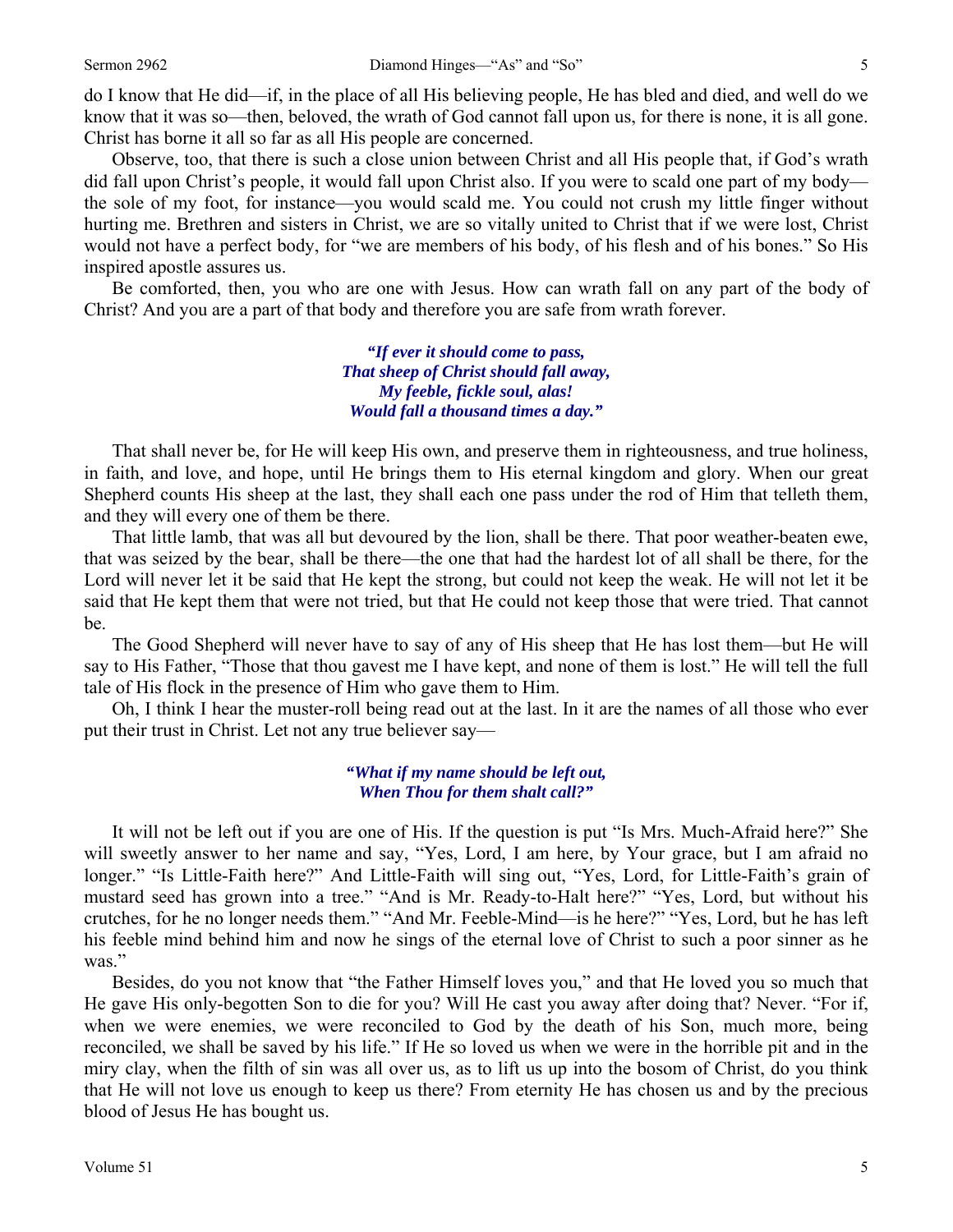His is no child's love that burns brightly today and goes out into cold ashes on the morrow. His love is no spark of transient passion—it is an eternal flame and He will never allow it to burn itself out. Let us not be afraid, therefore, that the wave of His wrath will ever go over us or that the torrent of His stern rebuke will ever sweep us away. Let us rest in the joyful assurance that if we are indeed in Christ, any question about the wrath of God falling upon us can be laid aside forever.

 What you all need is to have that precious truth brought home to your heart. Possibly some of you are like a sea captain to whom I was once talking about the precious things of the kingdom. We were going up the river, and he pointed to the great posts to which the barges and ships could be moored. "Ah," said he, "they would hold me fast if I could only get a rope over them. But sometimes," he added, "we can't fling the rope so that it goes right over the head of the post and gives us a firm hold."

 If any of you, dear friends, are in such a difficulty as that, I pray that the Lord, as He stands on the shore, may throw a rope to you and that you may lay hold of it, and be moored fast to this sure truth that, as certainly as the waters of Noah will no more go over the earth, so will the waves of God's wrath never go over the man who is safely sheltered in the wounds of Jesus.

 The other point we were to notice is that, *in both covenants there was a sign*. As I read about the covenant of Noah, I like to dwell upon that part where God said of the rainbow, "This is the token of the covenant which I make between me and you and every living creature that is with you, for perpetual generations." So God has a sign for Himself, for us, and for every living soul that is in Christ. The rainbow is a very precious sign of the ancient covenant. We cannot often see it, but now and then God hangs it out—often enough, I have no doubt.

 But He has given to us, in the covenant of grace, a sign which we can always see, and I think it is this. Our Lord Jesus once said to His disciples, "As the Father hath loved me, so have I loved you." As certainly as the Father loves Christ, so certainly does Christ love His people. If you could look up into heaven, what would you see there? You would see Christ at the right hand of the Father—Christ the beloved of the Father, Christ whom the Father delights to honor, Christ the very apple of the Father's eye. That is your token of the everlasting covenant made with Christ on behalf of all His people. Whenever you can see that sign—and you can always see it, for there is not a single child of God who has any doubt about the love which the Father bears to Christ—that is the token to you of the covenant made with Christ for you. "As the Father hath loved me, so have I loved you."

 And in a minor sense, I think that this communion table, around which many of us will presently gather, furnishes us with another symbol of the Father's love, as instructive as the rainbow itself. Let me speak of it for a minute or two.

 Child of God, the fact that your Father loves you and that He will not be wroth with you, nor rebuke you, is certain, for there stands His table furnished and prepared. For what purpose? Why, that you may feast with Him. At the institution of the supper, Christ Himself sat and presided at the table—and it is no Lord's supper if He is not there. "Ye are my friends," says He to you who believe in Him, and He invites you to come and sit at His board and feast with Him.

 If He did not love you, He would not have spread the table for you. So, if you have had any doubt about the continuance of His love to you, see the table spread for you. I am sure that the poor prodigal, when he came back from his wanderings, was comforted, among other things, by the killing of the fatted calf and the loading of the table at which he was a welcome guest. See how your Father loads the table for you.

#### *"Never did angels taste above Redeeming grace and dying love"—*

yet these viands have been set before you. O believer, rest assured that the Lord will not be wroth with you, nor rebuke you—otherwise He would not have called you to sit with Him at His table.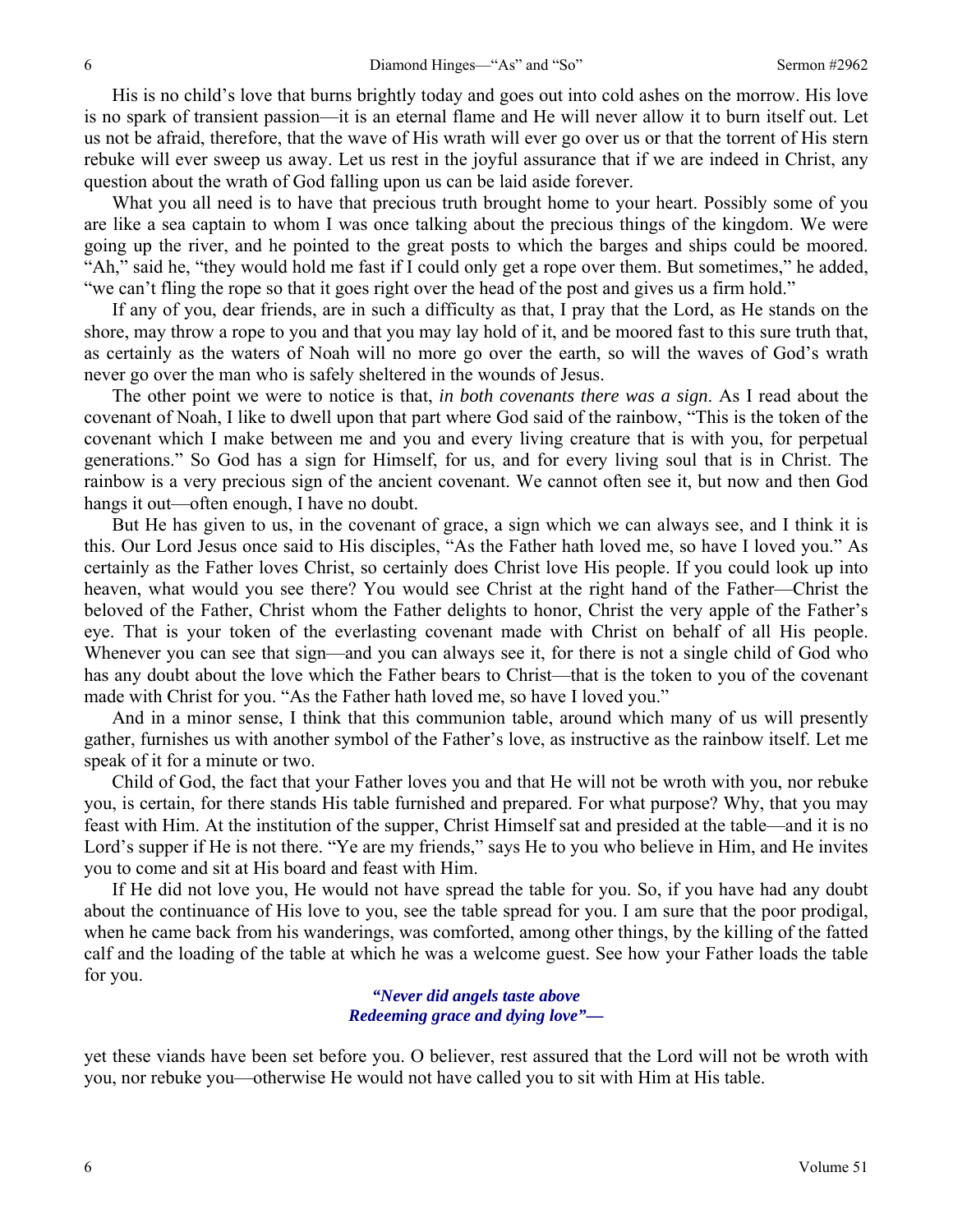"Go to bed, sir, without your supper," is what an angry father says to his disobedient boy. But "Eat, O friends; drink, yea, drink abundantly, O beloved," is what your Father says to you. Therefore, be you greatly comforted.

 If you look on the table, what do you see there? You see the bread and the wine, the emblems of the body and the blood of Jesus, and as you see the two emblems separate from one another, they become to you the emblems of the death of Jesus, whose blood streamed out of His body through His many wounds. God bids you come here and think of Jesus your Savior. He does not bid you come here and sit and groan because of your sins. But He would have you think of the death of His dear Son by which all your sins were put away.

 Our Father in heaven says to us who have believed in Jesus, "Come, My children, to this table, and see how you were cleansed from all your guilty stains. Come and see how all that could provoke Me to wrath against you was forever put away. Come to My table and take the tokens of the great propitiatory sacrifice offered by My well-beloved Son on your behalf."

When I look into the wine cup and think of the precious blood of Jesus, shed for many for the remission of sins, and when I realize that He means this emblem of His bloodshed to be a luxury, a source of exhilaration, a means of spiritual strength to us as we drink it—I understand that His mind is not full of thoughts of wrath against us, but rather of thoughts of a sacred hospitality which bids His children to be happy while feasting with Him at His table.

 I have not time to say more, except to remind you that *all who lived in the days of Noah did not enter the ark of safety.* They did not all have a share in that covenant of which the bow in the cloud was the visible sign, for the vast mass of the population was swept away by that terrible flood. As I look upon my present congregation, I bless God that it will not be so with you, for the most of you have, I trust, believed in Jesus.

 It is a melancholy reflection, however, that there are many here who have not entered the ark of salvation, or so far as we know, have any share in the covenant of grace. Every time the communion table is spread here, it seems to me that it would be a wonderful sermon even if I did not say anything. Tonight, as soon as I have finished preaching, many of us will begin to gather around the communion table, and the congregation will at once begin to break up into its several parts.

 There are some of you who will be going home and others of you will be going upstairs to look on while we are gathered at the ordinance. I do not know how you feel about this division, but I do not like it, especially with regard to some of you whom I respect and esteem, and who, I believe, have many admirable points about you.

 But you are not decided, you have never given your hearts to Christ so you will be lost forever if you die as you now are. You know you will, and years ago, it caused you quite a pang to have to go away when others remained for the communion. You have to leave your wife, do you not?—and your sisters, and some of you have to leave your father and mother. And I grieve to say that there are some parents here who have to leave their children to sit at the table while they themselves go away.

 There was a time when you could hardly bear to do that, but you are getting used to it, I am afraid some of you. I pray God that you may not get used to it, because if you do, there will come a day when these partings will be final—when you will not merely be going home or going up into the gallery, but you will be driven from God's presence, far away from the everlasting halls where His saints will be feasting—and be cast down to the prison of black despair, where weeping, and wailing, and gnashing of teeth must be your portion forever.

What says that old-fashioned hymn that the Revivalists used to sing?

*"Oh, there will be weeping! Oh, there will be weeping! Oh, there will be weeping— At the judgment seat of Christ!"*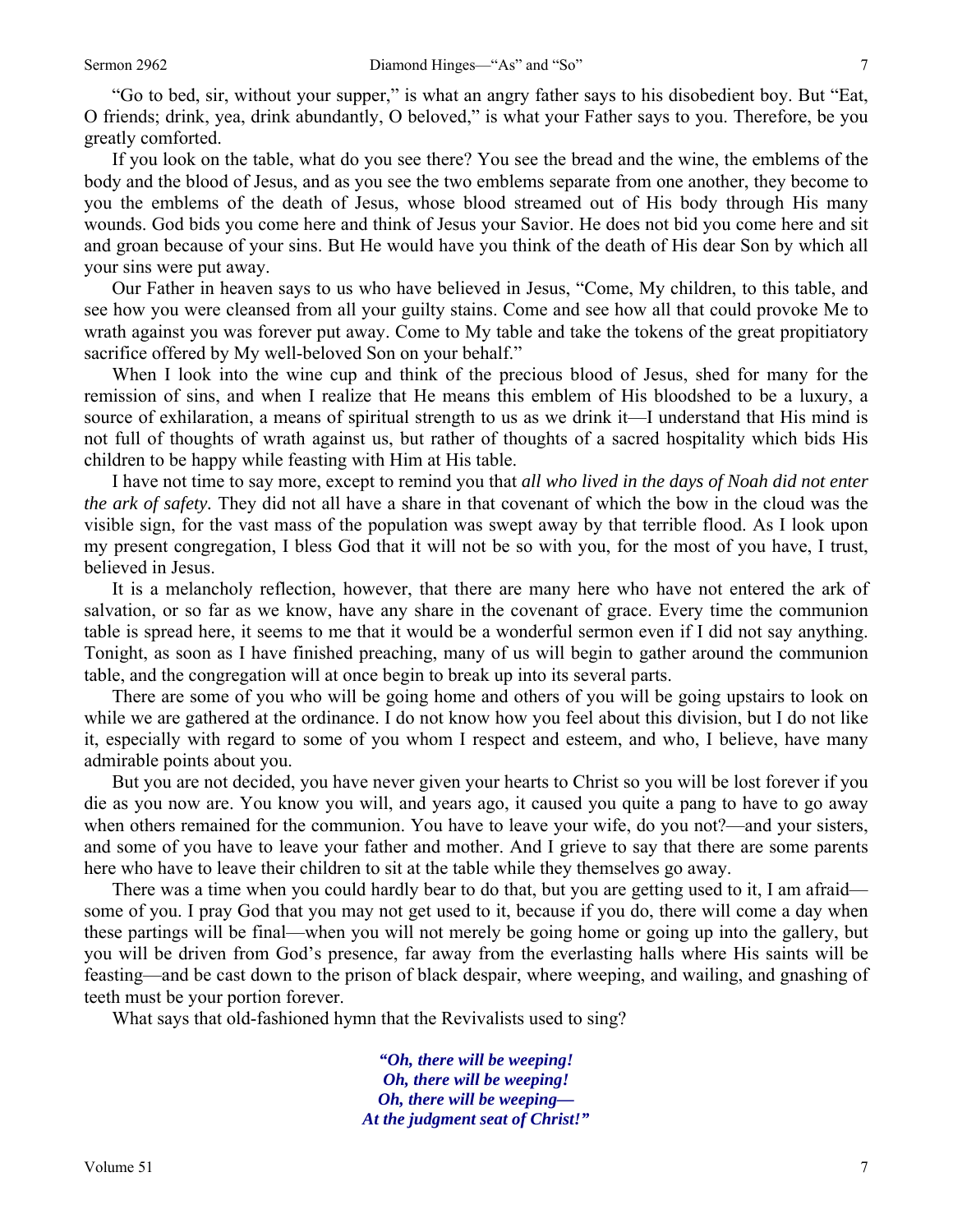The sharp, two-edged sword will cut many families in twain, and sever the husband from the wife whom he so fondly loved, though he did not love her Savior. And the son will be cut off from the mother whom he truly loved, but whose God he did not love. Why should we be divided thus? Why should we be divided? Why should we not go hand in hand to Immanuel's land?

Dear Savior, put Your almighty arm right round this Tabernacle—it is only like a little box to You and take the whole Tabernacle full of us, and let us all be Yours in the day when You shall make up your jewels! Oh, that You could then say, "They are all here, as they were all in the Tabernacle on that first night in August, 1875—all here, and all Mine, and all saved."

 Oh, how fervently I pray that it may be so! Will you not yourselves all pray the same prayer? God will hear you if you do, for He waits to be gracious. There must be a separation now, but let this be the last time that it shall happen, and between now and the first Sabbath in September, may God grant that you may all have resolved to cast in your lot with Christ and with His people, too. I can assure you that if you do so, we who love the Lord, will greatly rejoice—and you also will rejoice with us. God bless you all, and so grant us our heart's desire, for Jesus Christ's sake! Amen.

#### **EXPOSITION BY C. H. SPURGEON**

#### *GENESIS 8:20-22; 9:8-17 AND ISAIAH 54:1-10*

**Genesis Chapter 8. Verses 20-21.** *And Noah builded an altar unto the LORD, and took of every clean beast, and of every clean fowl, and offered burnt offerings on the altar. And the LORD smelled a sweet savor;—* 

A savor of rest,—

**21-22.** *And the LORD said in his heart, I will not again curse the ground any more for man's sake; for the imagination of man's heart is evil from his youth; neither will I again smite any more every thing living, as I have done. While the earth remaineth, seedtime and harvest, and cold and heat, and summer and winter, and day and night shall not cease.* 

So that you all live under a covenant—a gracious covenant, and by virtue of it, the day succeeds the night, the summer follows the winter, and the harvest in due course rewards the labor of the seedtime. All this ought to make us long to be under the yet fuller and higher covenant of grace, by which spiritual blessings would be secured to us—an eternal day to follow this earthly night and a glorious harvest to follow this time of seed sowing.

**Genesis Chapter 9. Verses 8-10.** *And God spake unto Noah, and to his sons with him, saying, And I, behold, I establish my covenant with you, and with your seed after you. And with every living creature that is with you, of the fowl, of the cattle, and of every beast of the earth with you; from all that go out of the ark, to every beast of the earth.* 

Happy fowls, and happy cattle, and happy beasts of the earth to be connected with Noah and so to come under a covenant of preservation. And we—though only worthy to be typified by these creatures which God had preserved in the ark—are thrice happy to be in the same covenant with Him who is our Noah, our rest, our sweet savor unto God.

**11-17.** *And I will establish my covenant with you; neither shall all flesh be cut off any more by the waters of a flood; neither shall there any more be a flood to destroy the earth. And God said, This is the token of the covenant which I make between me and you and every living creature that is with you, for perpetual generations: I do set my bow in the cloud, and it shall be for a token for a covenant between me and the earth. And it shall come to pass, when I bring a cloud over the earth, that the bow shall be seen in the cloud. And I will remember my covenant, which is between me and you and every living creature of all flesh; and the waters shall no more become a flood to destroy all flesh. And the bow shall be in the cloud; and I will look upon it,—*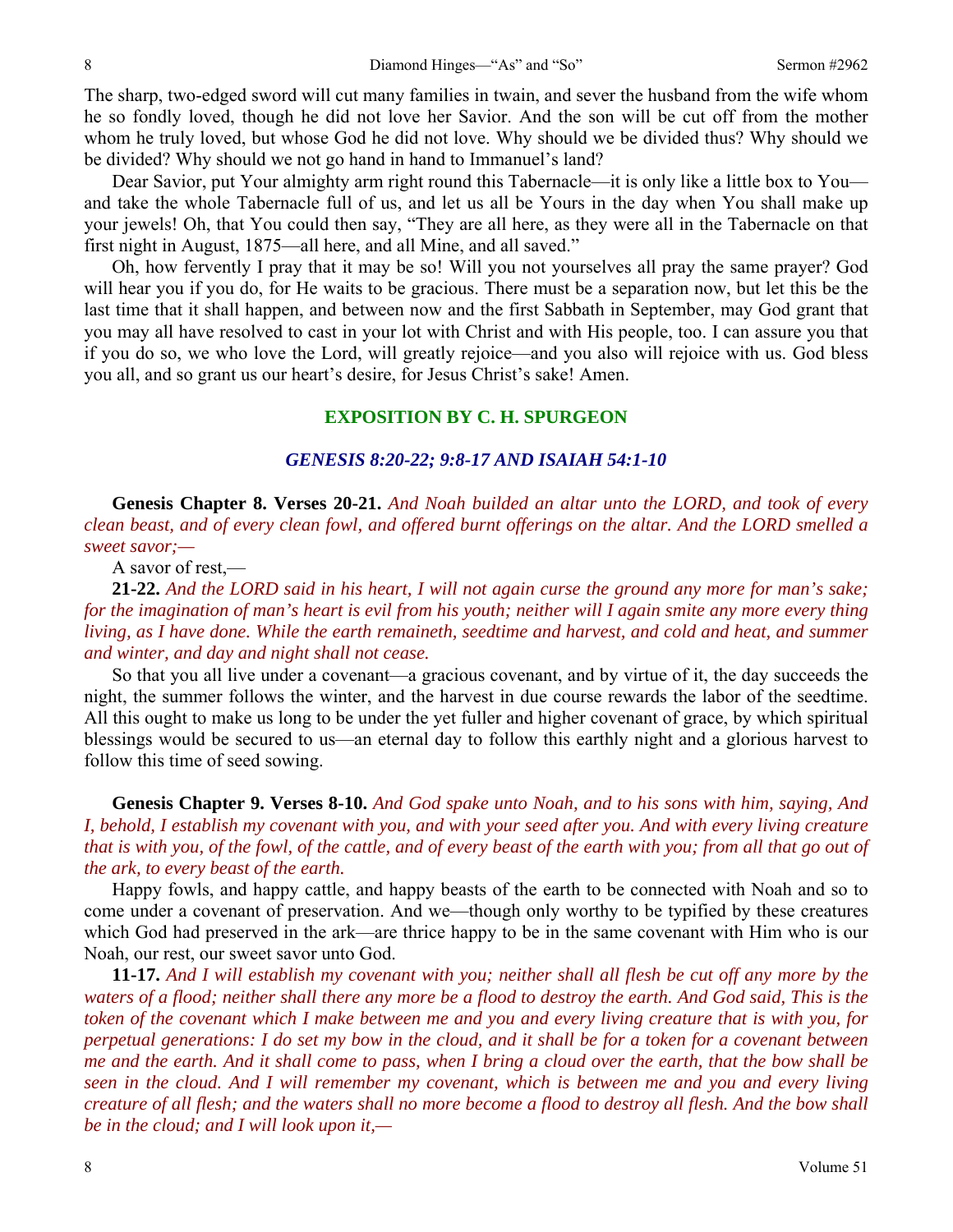What a wonderful expression that is! It is similar to that remarkable declaration of JEHOVAH, recorded in Exodus 12:13, "When I see the blood, I will pass over you." The blood was not to be sprinkled inside the house where the Israelites might be comforted by a sight of it, but outside the house, where only God could see it. It is for our sake that the rainbow is set in the cloud and we can see it there. Yet infinite mercy represents it as being there as a refreshment to the memory of God—"The bow shall be in the cloud; and I will look upon it."

**16.** *That I may remember the everlasting covenant between God and every living creature of all flesh that is upon the earth.* 

So when my eye of faith is dim, and I cannot see the covenant sign, I will remember that there is an eye which never can be dim—which always sees the covenant token—and so I shall still be secure notwithstanding the dimness of my spiritual vision. For our comfort, we must see it, but for our safety, blessed be God, it is only needful that He should see it.

**17.** *And God said unto Noah, This is the token of the covenant, which I have established between me and all flesh that is upon the earth.* 

Now let us read what the Lord says, through the prophet Isaiah, concerning this covenant.

**Isaiah Chapter 54. Verse 1**. *Sing, O barren, you that didst not bear; break forth into singing, and cry aloud, thou that didst not travail with child: for more are the children of the desolate than the children of the married wife, saith the LORD.* 

This promise is made to the long-barren and desolate Gentile church. She may well sing, for God has visited her in mercy, and at this day, her children are more numerous than those of the Jewish church. We have waited, but we have been well repaid for our waiting, for we have a larger and richer blessing than God's ancient people ever enjoyed.

**2-4.** *Enlarge the place of thy tent, and let them stretch forth the curtains of thine habitations: spare not, lengthen thy cords, and strengthen thy stakes; for thou shalt break forth on the right hand and on the left; and thy seed shall inherit the Gentiles, and make the desolate cities to be inhabited. Fear not: for thou shalt not be ashamed: neither be thou confounded; for thou shalt not be put to shame: for thou shalt forget the shame of thy youth, and shalt not remember the reproach of thy widowhood any more.* 

O child of God, have you passed through a time of great sorrow, in which the Lord seemed to desert you quite? Have all your hopes been blighted, and have all your joys fallen, like untimely figs from the trees? Yet the days of your rejoicing shall be many. You shall soon put aside your sackcloth and ashes, and dancing and holy gladness shall be your portion.

**5.** *For thine Maker is your husband;—* 

Rejoice, O church of God, that you have such a Husband! Rejoice, every member of the church of God, that you have such a Husband to help you! "Thine Maker is thine husband;"—

**5.** *The LORD of hosts is his name; and thy Redeemer the Holy One of Israel; The God of the whole earth shall he be called.* 

Well might Paul write, in the epistle to the Romans, "Is he the God of the Jews only? Is he not also of the Gentiles? Yes, of the Gentiles also." And Isaiah here says, inspired by the same Spirit who taught Paul what to write, "The God of the whole earth shall he be called."

**6-7.** *For the LORD hath called thee as a woman forsaken and grieved in spirit, and a wife of youth, when thou wast refused, saith thy God. For a small moment have I forsaken thee;* 

A moment is a small period of time, but it is made to appear still smaller by that little word "small."

**7-8.** *But with great mercies will I gather thee. In a little wrath I hid my face from thee for a moment; but with everlasting kindness will I have mercy on thee, saith the LORD thy Redeemer.* 

Oh, what a blessed mouthful this text is! I might rather say, What a heart full! What a soul full! It fills, and overfills my soul, and gives me sweet content, "With everlasting kindness will I have mercy on thee, saith the LORD thy Redeemer."